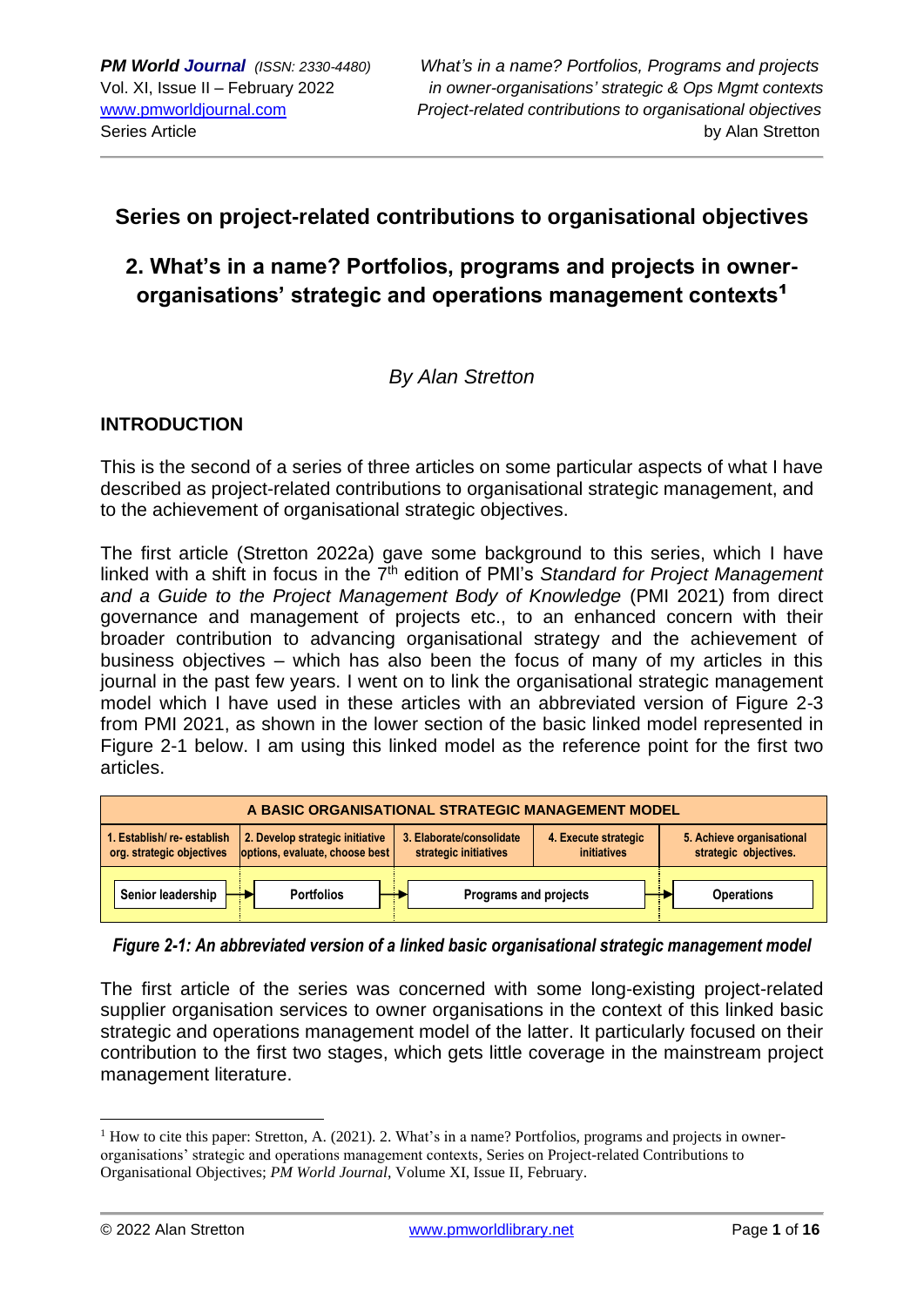This second article will switch to internal arrangements within the owner organisation, and the contributions of portfolio, programs and projects to the context of this linked model. In particular, it will focus on the variety of different meaning which are given to each of these three descriptors in the project management world, and discuss how they might be best described to adequately indicate the nature of their particular contribution.

We start by expanding Figure 2-1 to show various possible combinations of portfolios, programs and projects in the context of the organisational strategic management model.

## **ADDING PORTFOLIO, PROGRAM & PROJECT COMBINATIONS FROM PMI 2021**

It can be seen in Figure 2-1 above that the contribution from PMI's *Figure 2-3* comprises only the broad headings *Portfolios,* and *Programs and projects.* However, PMI's *Figure 2-1. Example of a system for value delivery,* has presented a variety of combinations of these three, which I have substituted for the broader headings, as shown in Figure 2-2.



*Figure 2-2: Substituting combinations of portfolios/ programs/projects based on PMI's Figure 2-1 for the basic headings in the lower section of Figure 2-1 above*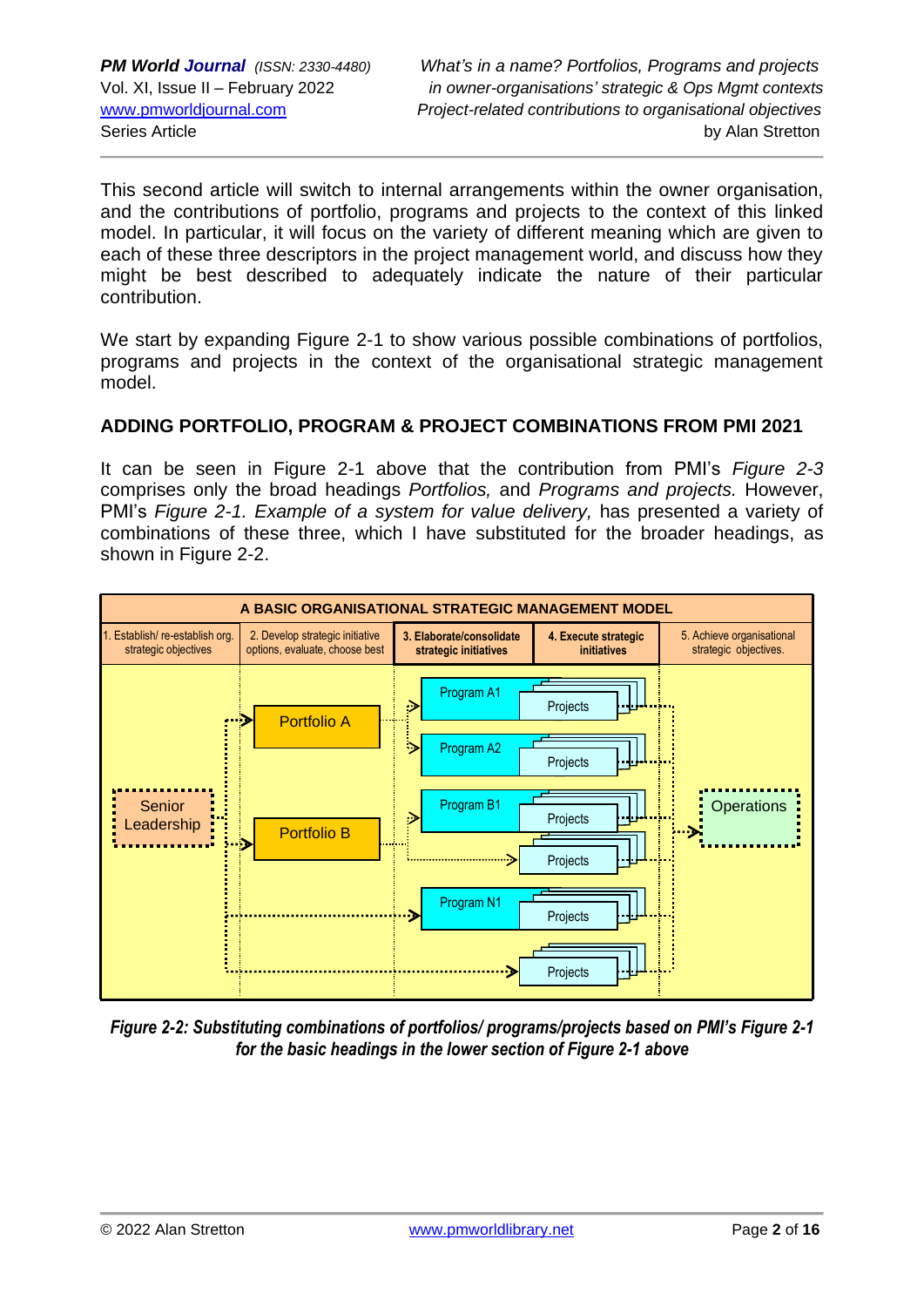In relation to its Figure 2-1, PMI 2021:8 says,

Figure 2-1 shows an example of a system to deliver value that has two portfolios comprised of programs and projects. It also shows a stand-alone program with projects and stand-alone projects not associated with portfolios or programs.

It can be seen that portfolios are not included in some organisational strategic management processes, as will be further discussed later.

## **DIVERSE PERCEPTIONS OF PORTFOLIOS, PROGRAMS AND PROJECTS**

I recently discussed project portfolio and program management terminologies in Stretton 2021j in this journal, and have discussed different understandings of the nature and scope of projects and project management in earlier articles – e.g. Stretton 2016g.

Very recently Buttrick's 2021 article on *Portfolios, programmes and projects in context* has prompted me to review and add to some of my earlier articles, here in the context of the above organisational strategic management framework. As Buttrick says,

The use of the terms 'project', 'programme' and' portfolio' varies from organization to organization and even within organizations.

Many other authors have made similar comments over the years, some of which will appear below in relation to individual terms.

Buttrick's paper offers his own definitions for business portfolios, programs and projects, and notes that

The terms used in this paper are consistent with those in the ISO 21500 series standards, some professional bodies of knowledge and published methodologies, such s those by AXELOS. The definitions in this paper are more flexible and the more limited definition used in some organisations can be subsumed within them.

Whilst I like having inclusive-type definitions, they do not help a great deal when it comes to understanding what an individual has in mind when he or she starts discussing any of these three terms. We very often need more "limited definitions" in such cases, to help avoid misunderstandings, or worse.

The following will discuss portfolios, programs and project in turn, and propose "limited definitions" to help signal and clarify their place in the context of their contribution to organisational strategic and operation management processes.

### **DIVERSE PERSPECTIVES OF THE NATURE AND ROLES OF PORTFOLIOS**

#### **Different definitions/descriptors of portfolios, and portfolio management**

*….the term portfolio management can mean different things to different people, … (Dalcher 2020)*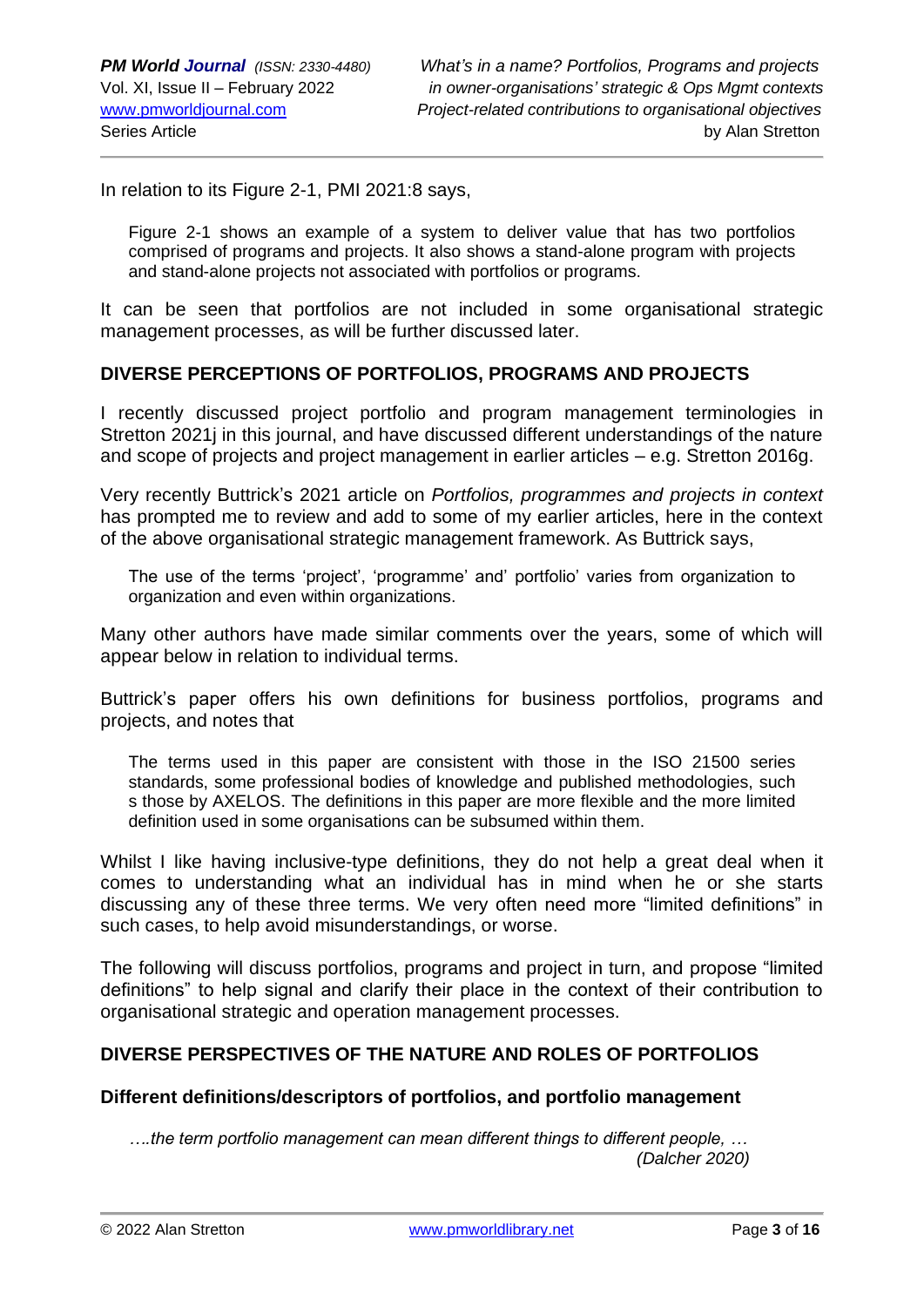Aritua et al 2008 described terminological differences in the portfolio domain as follows.

Like programmes, portfolios do not have a uniform homogeneous definition. The term 'portfolio' has been in use for some time and is used across different sectors and throughout many and diverse organisations. It therefore has a multiplicity of meanings.

In the context of these articles, which are specifically concerned with organisational strategic management, there appear to be three broad categories of definitions

### *Portfolio definitions not associated with organisational strategic management*

Following are two examples from Stretton 2021j of portfolio definitions which do not include any mention of organisational strategic management.

...I define a portfolio as a group of projects that share common resources. …. Projects in a portfolio share common inputs. (Turner 2016)

A project portfolio is a collection of projects to be managed concurrently under a single management umbrella where each project may be related or independent of the others. (Martinsuo & Dietrich 2002; Thiry 2004)

### *Portfolio definitions which include links to achieving strategic objectives*

The following are examples of definitions/descriptors of portfolios which also include links to achieving strategic objectives.

**Portfolio:** Projects, programs, subsidiary portfolios, and operations managed as a group to achieve strategic objectives. (PMI 2021:244)

A portfolio is a collection of projects or programmes and other work that are grouped together to facilitate effective management of that work to meet strategic business objectives. (PMI 2013c) [Turner 2016]

#### *Portfolio defined as intimately involved in strategic management processes*

The following definition of portfolio management by Fraser 2020 presents it as is an integral component of organisational strategic management processes:

Portfolio management is the centralized management of one or more portfolios, which includes the enabling, identifying, balancing, measuring, adjusting and reviewing/ renewing of programs of work, projects and other work to achieve specific business objectives.

More recently, Buttrick 2021 defined portfolios somewhat similarly, under a sub-heading of *Definitions for business portfolios, programmes and projects* (my underlining).

A *portfolio* comprises current benefit generating business activities, together with a loosely coupled but tightly aligned portfolio of programmes, projects and other related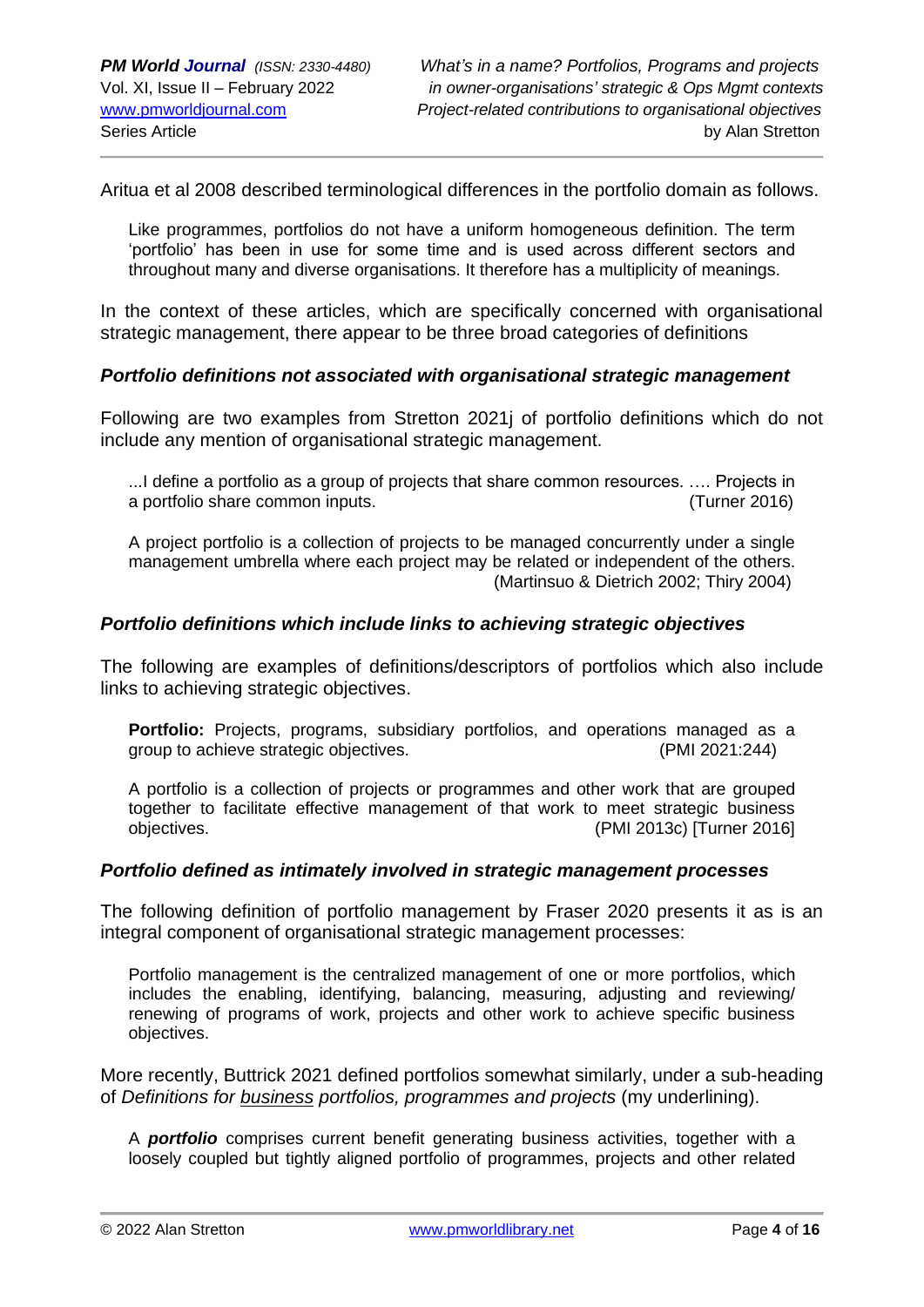work, aimed at realising the benefits of part of a business plan or strategy. A portfolio comprises all or a part of an organisation's investment required to achieve its objectives and are closely aligned, or even coincident with, an organisation's business plan.

I also note here that, in Stretton 2021j, I quoted the following descriptor of portfolio from Fraser 2020, which aligns very directly with the work defined in Stage 2 of the basic organisational strategic management model.

A portfolio is where priorities are identified, investment decisions made, capacity is analysed, and resources … are allocated. …..

### *More specific descriptor of Stage 2 strategic management-related portfolios?*

It seems to me that using the bare descriptor *portfolios* in the context just described, which is so directly related to Stage 2 of the organisational strategic management model, is problematic. On the one hand (as far as I can tell) this appears to be its most commonly discussed context in the project management literature, particularly more recently. On the other hand, it effectively denies (or ignores) the legitimacy of other usages of the *portfolio* descriptor. In my view, the latter is an unrealistic (or even somewhat arrogant?) position to take, because other usages are a fact of life, and cannot be denied. It appears to me to be much more realistic and practical to particularise this Stage 2-related type of portfolio with a more specific descriptor. I have chosen to use the descriptor *strategic investment portfolio*, as now discussed.

#### *Stage 2-related portfolios described as strategic investment portfolios*

Buttrick's above definition of a portfolio specifically identifies its investment components, in the context of its organisation's business plan or strategy. The following descriptor of portfolio from Fraser 2020 is very similar.

A portfolio should reflect the total or parts of investment planned or made by an organisation. These should be aligned with the organisation's strategic goals via its business objectives. ….

These appear to support my contention that the descriptor *strategic investment portfolio* accurately describes the type of Stage 2-related portfolio we are concerned with here.

#### **Formal strategic investment portfolio managers, or de facto, or ???**

As indicated earlier, in some types of organisations and/or situations, formal strategic investment portfolios may not be required. In such cases, some sort of de facto arrangement may be made if deemed desirable, or needed. If no such appointments or arrangements are made, there is a real danger that the operations in Stage 2 may suffer from lack of someone with specific accountability, and/or from lack of specific direction or coordination when different disciplines or departments are involved. Therefore, top management ("senior leadership") will need to ensure the timely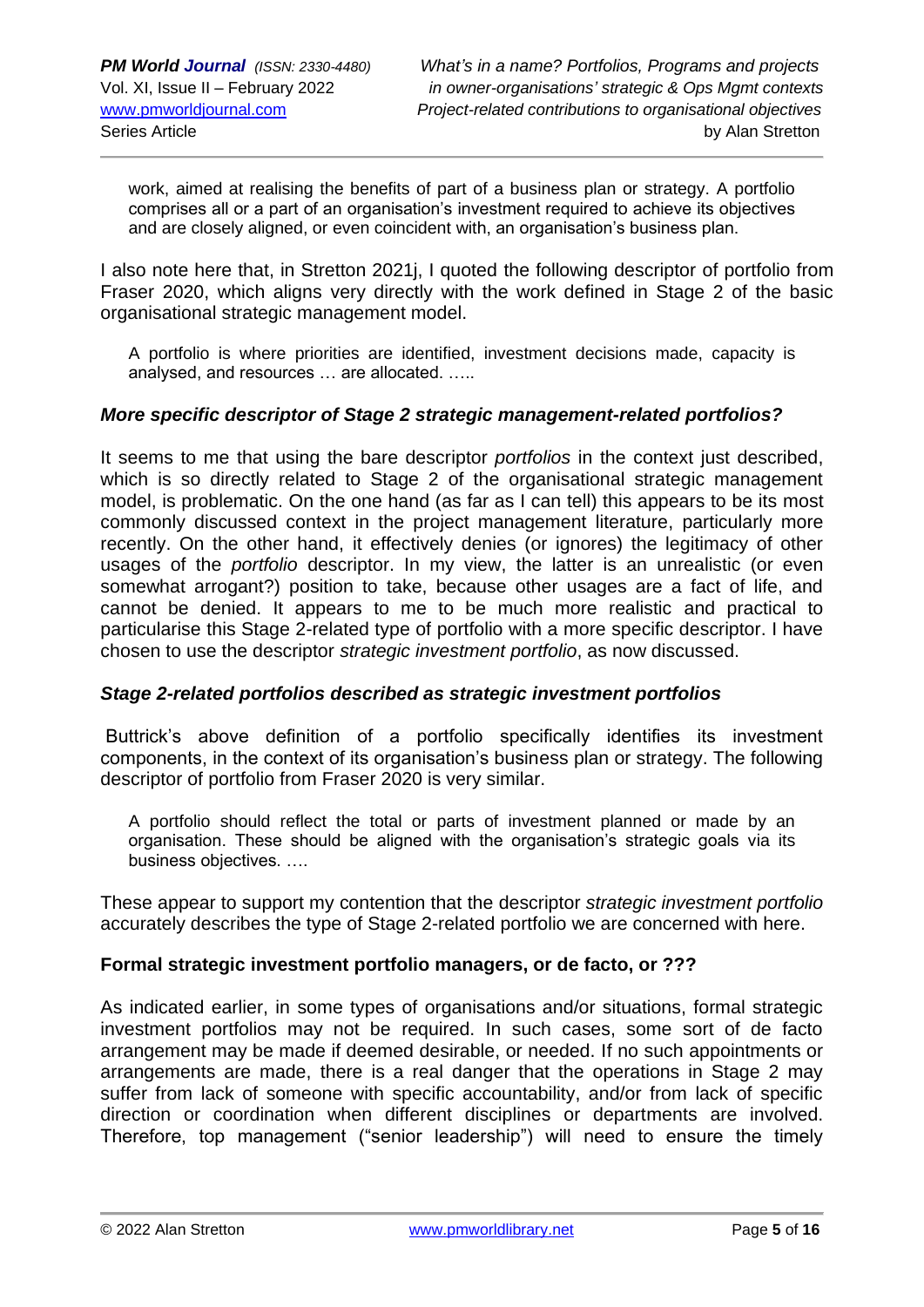appointment of someone with broadly equivalent responsibilities to a strategic investment portfolio manager in leading Stage 2 processes.



Concluding this section on portfolios in the organisational strategic management context, Figure 2-3 adds the strategic investment descriptor to Stage 2-related portfolios to the first two stages of Figure 2-1, and appends a text box to illustrate the appointment of strategic investment portfolio managers (or their equivalent) when needed.

*Fig. 2-3: Adding 'strategic investment' portfolios*

## **DIVERSE PERSPECTIVES ON THE NATURE AND ROLES OF PROGRAMS**

## **A variety of definitions of programs and program management**

*....one person's programme can be easily interpreted as the next person's portfolio, megaproject, gigaproject, major project, complex project, change initiative, or simply, project. (Dalcher 2021)*

A decade ago I listed 36 definitions of programs and program management as an appendix to Stretton 2012c. Looking at them again, they can be grouped in roughly equal numbers into the four broad categories, under two main headings.

- Program definitions do not mention business or strategic objectives
	- o Primary focus of definitions is on coordinating component projects
	- o Definitions add synergistic-type benefits from such coordination
- Program definitions include contributing to business or strategic objectives
	- o Definitions linked to business objectives/benefits
	- o Definitions specifically linked to strategic objectives or similar

## *Program definitions do not mention business or strategic objectives*

o *Primary focus of definitions is on coordinating component projects – two examples*

Programs are defined as long-term undertakings that include two or more projects that require close coordination (Archibald 2004)

A program is defined as an undertaking in which a group of projects for achieving a program mission are organically combined. (P2M 2008)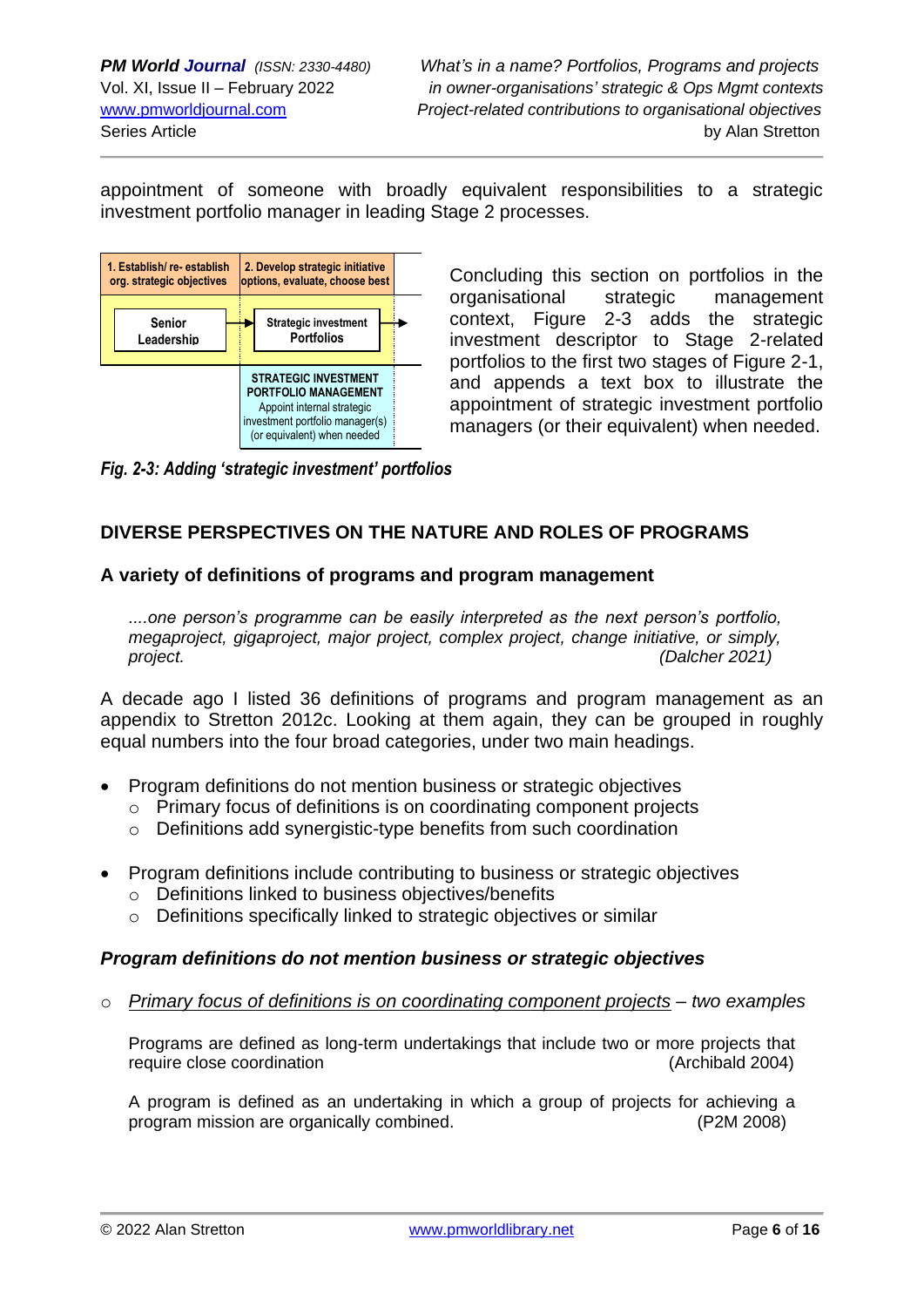#### o *Definitions add synergistic-type benefits from such coordination – two examples*

A programme is a group of projects which are managed in a coordinated way, to deliver benefits that would not be possible were the projects managed independently.

(Turner 1993)

*Program:* Related projects, subsidiary programs, and program activities that are managed in a coordinated manner to obtain benefits not available from managing them individually. (PMI 2021:4)

#### *Program definitions include contributing to business/ strategic objectives*

o *Definitions linked to business objectives/benefits – two examples*

Program management is a way of coordinating projects that have a shared business aim. (Thiry 2004, quoted by Jamieson & Morris 2004)

Program management is now strongly seen as the management of multiple projects connected to a shared business objective (Morris & Pinto 2004)

#### o *Definitions specifically linked to strategic objectives or similar – three examples*

Programme management is the co-ordinated management of related projects, which may include business-as-usual activities that together achieve a beneficial change of a strategic nature for an organization. (APM 2006)

In MSP ["Managing Successful Programmes"], a programme is defined as a temporary, flexible organisation created to coordinate, direct and oversee the implementation of a set of related projects and activities in order to deliver outcomes and benefits related to the organisation's strategic objectives. (OGC 2007:4)

A programme is a tightly coupled and tightly aligned grouping of projects and other related work managed as a temporary, flexible organisation created to coordinate, direct, oversee and deliver outputs, outcomes and benefits related to a set of strategic objectives. (Buttrick 2021)

Overall, this is quite a wide variety of example definitions, which I have tried to present in an order of increasing amounts of detail from the first group to the fourth. However, there is a more specialised type of program management which does not emerge from the definitions, but is discussed in very substantial detail in the OGC 2007 publication "Managing Successful Programmes". I am now going to draw on this in discussing OGC's more specialist understanding and application of its type of program management in the context of the organisational strategic management model.

#### **More specialised "front-end"-initiated programs – strategic initiative programs**

The OGC 2007 Figure 1.2 indicates that their types of programs are initiated, and program managers appointed, directly after the organisational strategies, policies,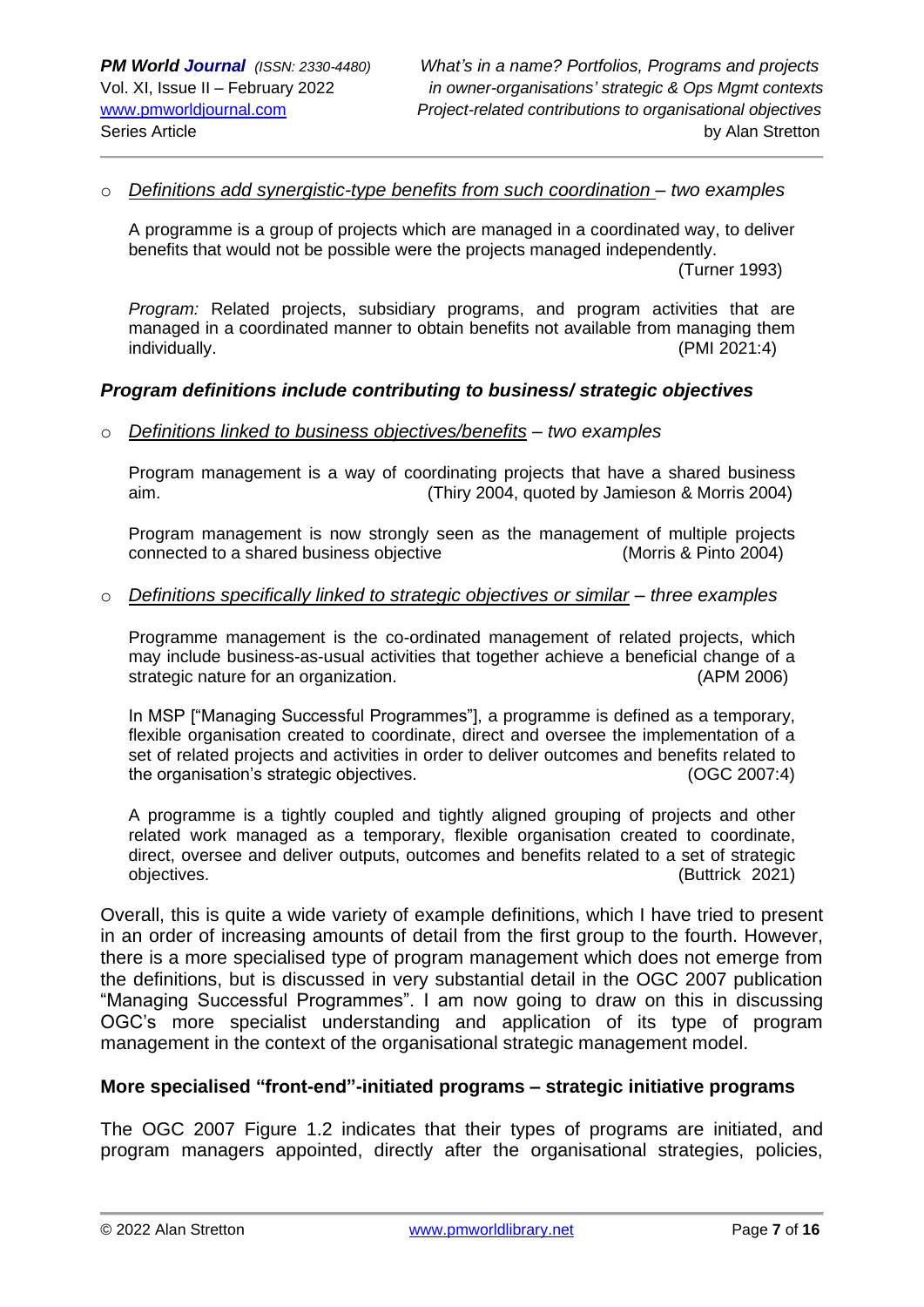initiatives and targets have been established. This is not necessarily the case with programs at large, which may be, and very often are, initiated later, as the chosen strategic initiatives are being developed, and/or decisions made about how they will be executed.

However, the OGC-type "front-end" initiation of programs has been in place for quite some time in the procurement and acquisition processes of public sector organisations in the UK. I have been told that these types of "front-end" programs have been in place for even longer in some government agencies in the USA, notably in defense, energy and transportation. And no doubt there are other examples of these somewhat more specialized "front-end"-initiated programs.

In light of the great variety of types of programs indicated above, and other factors, I had been undecided about including the OGC-type program as a specialist type. However, I have chosen to include it for two reasons. One is the prominence of "Managing Successful Programmes", which is a virtual standard. The second is that this type of program corresponds closely with my recommended appointment of strategic initiative managers in Stretton 2020d (which I subsequently linked directly with the OGC-type programs in Stretton 2020f and 2020h).

For these reasons I have elected to describe these more specialist types of programs as *strategic initiative programs*, to definitively distinguish them from the many other more generalised types.

## **Adding strategic initiative program management to Figure 2-3**

In Figure 2-4 below I have provided for the appointment of strategic initiative program managers in a narrow area straddling the end of Stage 2 and the beginning of Stage 3. I have also indicated that their responsibilities extend to at least the end of Stage 4 – as indeed do those of strategic investment portfolio managers, as indicated. I will have more to say about their responsibilities in Stage 5 in the third article of this series.



*Figure 2-4: Adding strategic initiative program management to internal owner organisation roles*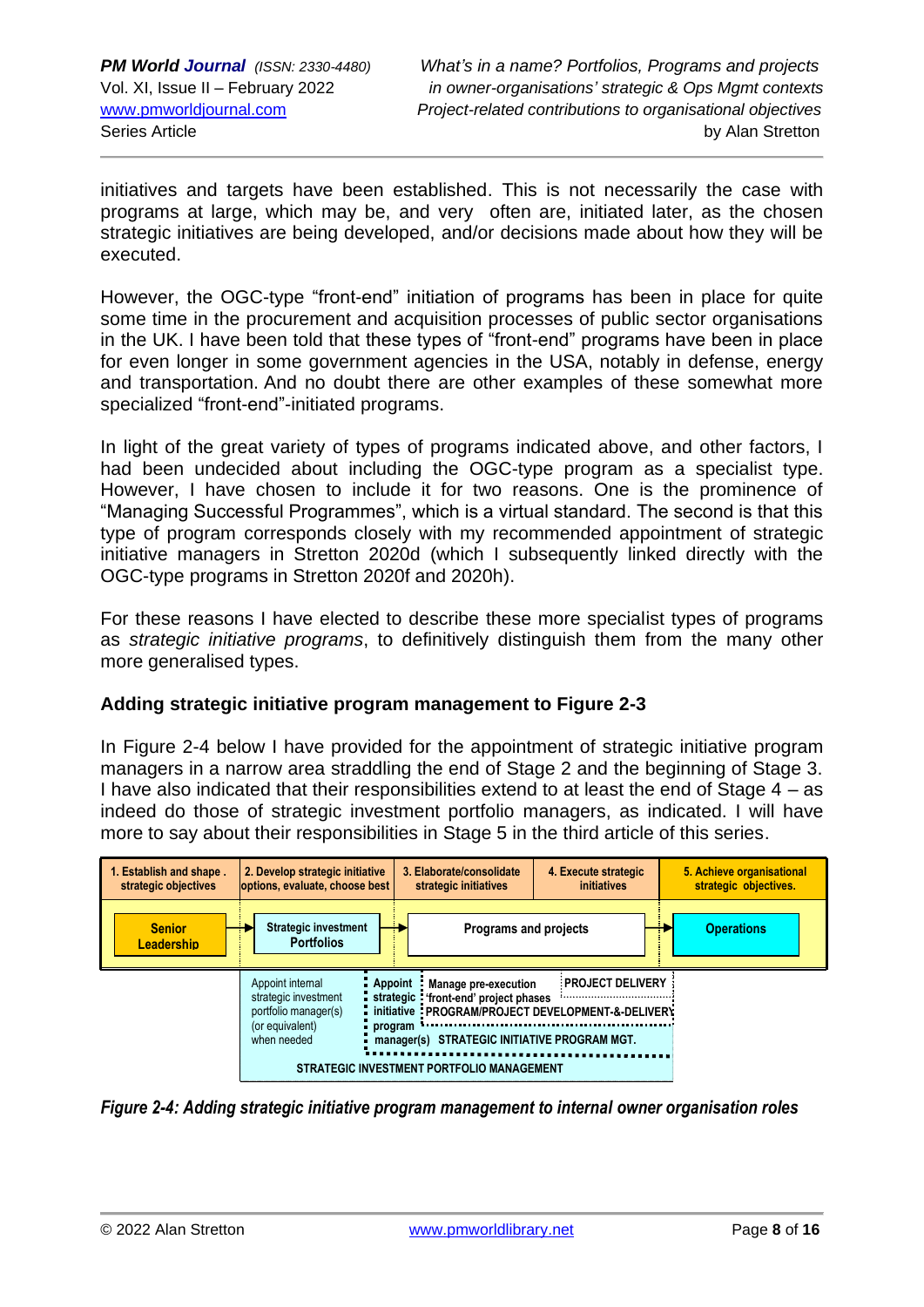In Figure 2-4 I have added two forms of project management involvement in Stages 3 and 4. One is marked *Project Delivery*, which is shorthand for Project execution-anddelivery, and the other *Program/Project Development-and-Delivery*. This leads us into the third major topic of this article.

## **DIVERSE PERSPECTIVES ABOUT PROJECT MANAGEMENT INVOLVEMENT IN PROJECT DEVELOPMENT PHASES**

As just noted in relation to Stages 3 and 4. Figure 2-4 specifically distinguished between the project management of *pre-execution 'front-end' project phases plus execution/ delivery* on the one hand, and *project execution-delivery only* (marked "Project delivery" in Figure 2-4), on the other. I have done this simply because, as with portfolios and programs, project management means different things to different people. Morris 2013:235 put it this way.

*Project Management* is either the generic term for the knowledge domain or for the discipline of managing the development and delivery of projects. In practice, in many organisations, the term is also used to refer only to the management of project execution (after requirements have been identified). If this is the case, then we need to ask, what is the discipline that is responsible for managing the front-end stage of the [project] life-cycle – development management? (To me, it would seem best to extend project management to include this activity).

We now look at these two co-existing perspectives in a little more detail.

## **Project management is widely seen as an execution/delivery-only discipline**

Many people, particularly outside the discipline, but also within it, still regard project management as being confined to project execution/delivery. As Dalcher 2016 put it,

The traditional definition of a project implies a temporal arrangement concerned with actualising a planned and defined objective. Indeed, project management is regarded as an execution discipline concerned with realising plans. In the UK, especially in government circles, there is currently a growing emphasis on strengthening the profession of *project delivery*, implying that project management as practiced is an implementation-focused approach.

Indeed, project execution/delivery-only forms of project management are very widely practiced, and some of these, such as major infrastructure and similar public capital projects, are not only highly visible to the general public, but also typically involve very large expenditures. So, it is hardly surprising that the general public largely views projects with delivery-only spectacles.

Up to recently, execution/delivery has also been the main focus of most project management "standards" and similar guidelines. However, as indicated in the first article, PMI 2021 has shifted its focus to a wider canvas, which includes a shift from a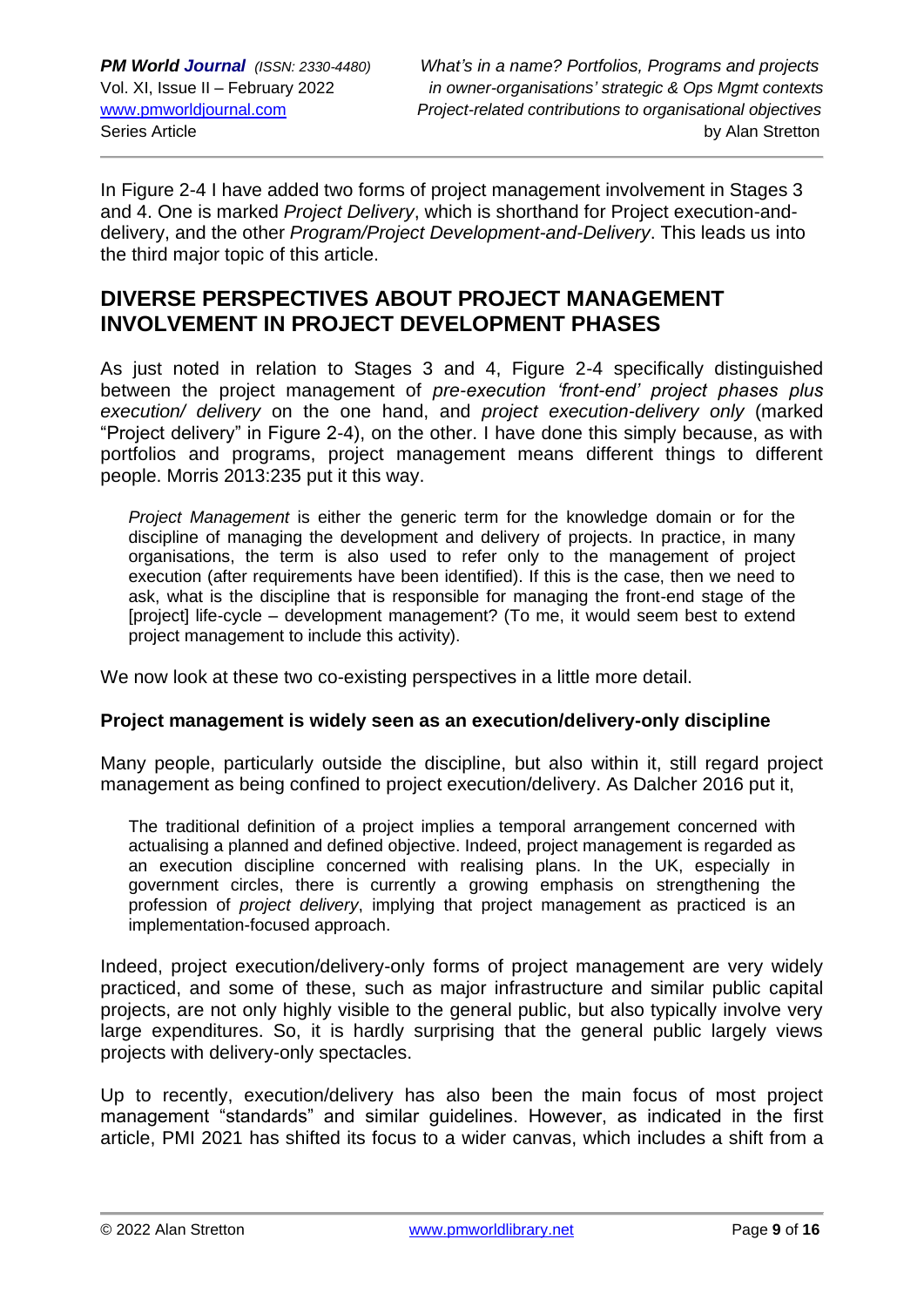focus on governing projects etc., to a concern with their broader contribution to advancing organisational strategy and the achievement of business objectives.

#### **Development-&-delivery project management has greater potential to add value**

*….value is created in the front-end: "that's when you think about what you want to do, you review the options, you work out how you'll procure it, you finalise the design" (Morris 2013:186, quoting Sir David Higgins)*

Some types of projects in some application areas are managed in the development-& delivery mode as a matter of course. However, there are very many cases where this mode is not utilised, but which would benefit from direct project management of the development phases, as outlined by Dalcher 2016.

Delivery reduces project management to a lower common denominator focused on implementation of pre-defined results. Crucially, it ignores the potential influence of project managers and leaders in shaping, advocating, negotiating, motivating and enhancing potential solutions.

Morris 2013:283 puts the potential for adding value by effectively managing the frontend very directly, as follows.

The front end is the most important part of the project offering the greatest opportunities to add, or destroy, value.

On a personal note, the things that stimulated my ongoing interest in project management after I joined Civil & Civic/ Lend Lease were not the execution/delivery part, but the abundant value-adding potential and actualities achieved as we progressively added the project management of the project design phases to execution/delivery. There was even more stimulation as we then moved further back into first helping many clients determine or clarify their real business needs, and subsequent developments.

My interest in project management has therefore been primarily with extended versions of its scope, and this in the context of the utility of these versions to the strategic and operational management of the relevant organisations, mainly viewed from the perspective of a project-related supplier organisation.

#### **A note on these descriptors**

In this section I have adopted the descriptor "develop-&-deliver" project management for this particular perspective of the nature of projects – which coincides with the description used by Morris 2013:235 in the quotation at the beginning of this major section.

However, it should also be noted that, for well over a quarter of a century, Peter Morris used the terminology *The Management of Projects ("mop")* to cover "management's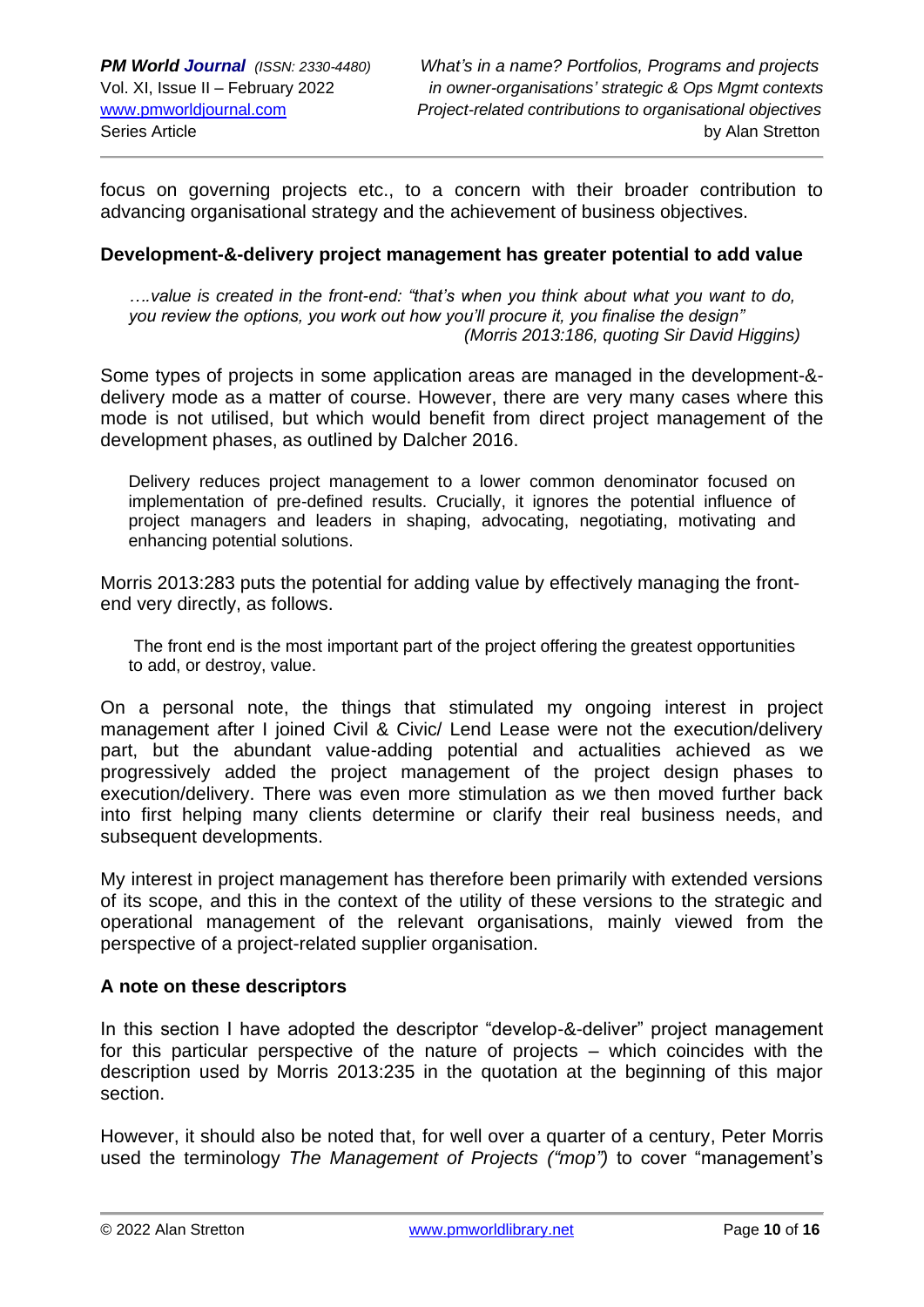role in overseeing the shaping of project and program goals and strategies and the development of the project definition in its front end" (Morris 2013:283).

As far as I know, this descriptor was not widely adopted – perhaps because it does not directly suggest just what it was that "mop" actually embraced. This is the main reason I have chosen the more pedestrian, but directly descriptive terminology, "develop-& deliver" project management.

Discussions in this domain can be further complicated by the fact that project management may only manage part of the project development phases in some circumstances, but we do not appear to have succinctly descriptive terminologies to cover this situation. I have discussed this situation in some of my earlier articles – but the only term I can offer for describing this is "partial project development management", which does not adequately cover this quite complicated situation, particularly with regard to divided development management responsibilities between project and strategic planning staff. This is another practical situation that is given little attention in the project management literature. However, divided responsibilities in project development has been a problem in the past, and is probably still relevant today.

However, even with undivided responsibility by project management in the *project development-&-delivery* mode, or its related operations in the *project delivery* mode, we still have these different perceptions as to which properly represents project management, and need to be cautious in ensuring that we are on the same page when discussing it with others.

## **SUMMARY/DISCUSSION ON THIS ARTICLE**

## **What's in a name?**

*"When I use a word", Humpty Dumpty said, in rather a scornful tone, "it means just what I choose it to mean – neither more nor less".* 

 *(Lewis Carroll, Through the Looking Glass, 1871)*

Dalcher 2016 quotes the above in an article in this journal which begins with the question, "Is it time to revisit our definitions of projects and programmes?" He adds,

The Humpty Dumpty theory of semantics holds sway in most societies and many organisations and cultures. Words, symbols and concepts are endowed with additional meaning or associations, often derived from highly contextual, regional or vernacular sources, which can make a word mean precisely what the user wants it to mean

Dalcher's article introduces an accompanying article by Thiry 2016 on new developments in program management. Neither writer offers new definitions of projects or programs, but they do discuss more recent changes in emphasis about each.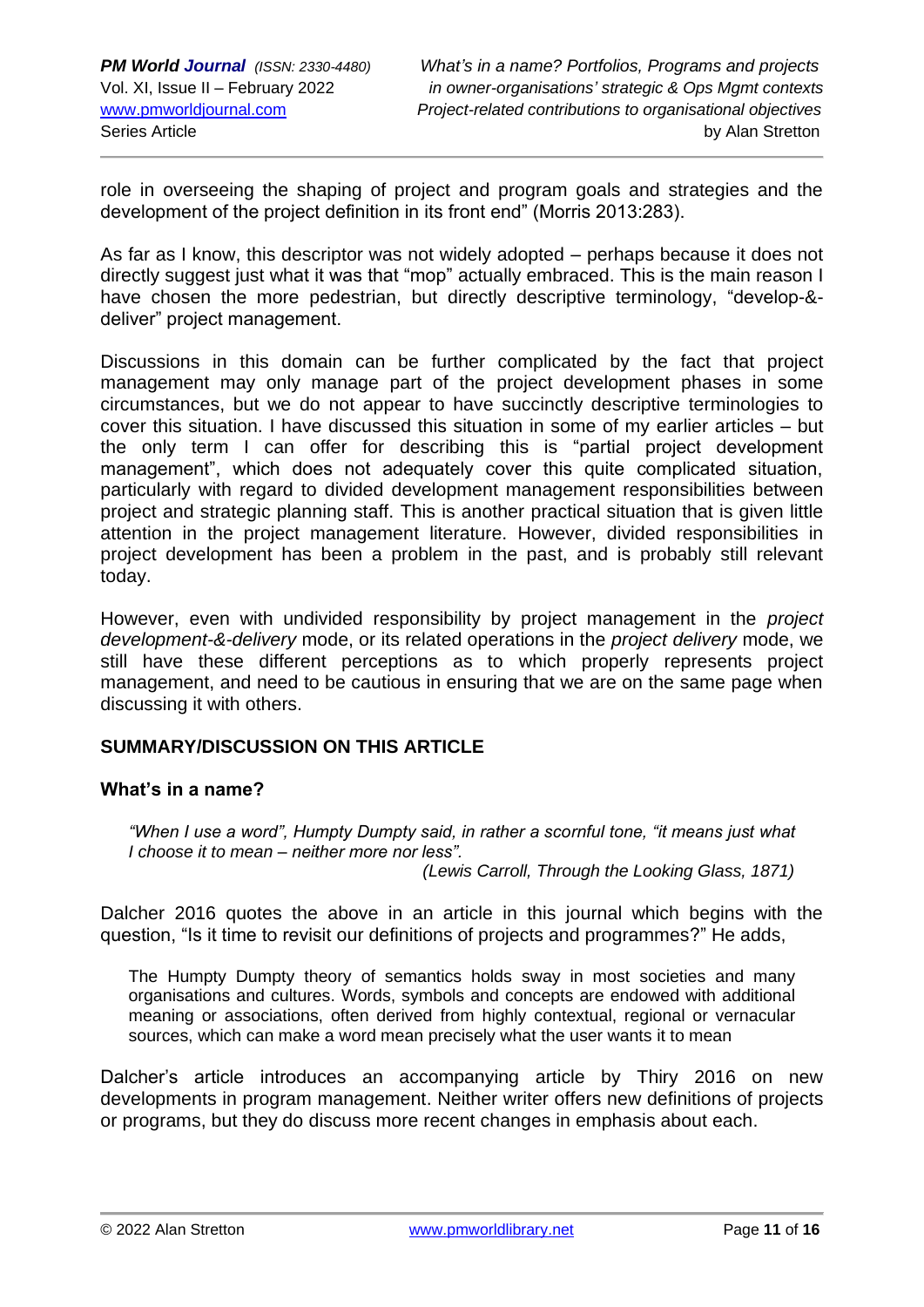An example is Dalcher's above observation about a growing emphasis on strengthening the profession of *project delivery* in some circles in the UK. This was included in the above discussions on two different understandings of the project management role – i.e. management of project delivery vs. management of project development-&-delivery.

Another example of changes in emphasis is the following observation by Thiry 2016 about program management.

As a discipline it has reached a point where, today, the main program management standars and writers agree that it is meant to deal with complex and turbulent situations and to deliver benefits, not products.

My observation is that this understanding may be current in some domains, but would not be endorsed by many practitioners and others who define programs and their management quite differently, along the lines of the many exampled defintions quoted earlier in this article.

My main concern in this article is that some people, in effect, appropriate their own particular meanings to portfolios, programs or projects, ignoring the reality that these entities have different meanings to different people and/or in different contexts. This is exacerbated by the fact that all three entities are also common usage words outside the project management environment, which can further muddy the waters when attempting to communicate with non-project people.

I have no silver bullet solution to these problems. In this article I have simply proposed the addition of adjectival descriptors to more precisely indicate the roles of each in the context of their contributions to organisational strategic and operations management.

As a final comment, the above discussions on different understandings of various terminologies could also be seen as a subset of a yet wider issue recently discussed by Pirozzi 2021, in his article in this journal on *The everlasting importance of a common project management language.* We still appear to have a rather long way to go to reach this highly desirable goal.

## **SUMMARY/DISCUSSION ON SERIES TO DATE**

The first article of the series was concerned with some long-existing project-related supplier organisation services to owner organisations in the context of this linked basic strategic and operations management model of the latter. It particularly focused on their contribution to the first two stages, which gets little coverage in the mainstream project management literature.

This second article has been concerned with internal arrangements within the owner organisation, and the contributions of portfolio, programs and projects to the context of this linked model. In particular, it has focused on a variety of different meaning which are given to each of these three descriptors in the project management world, and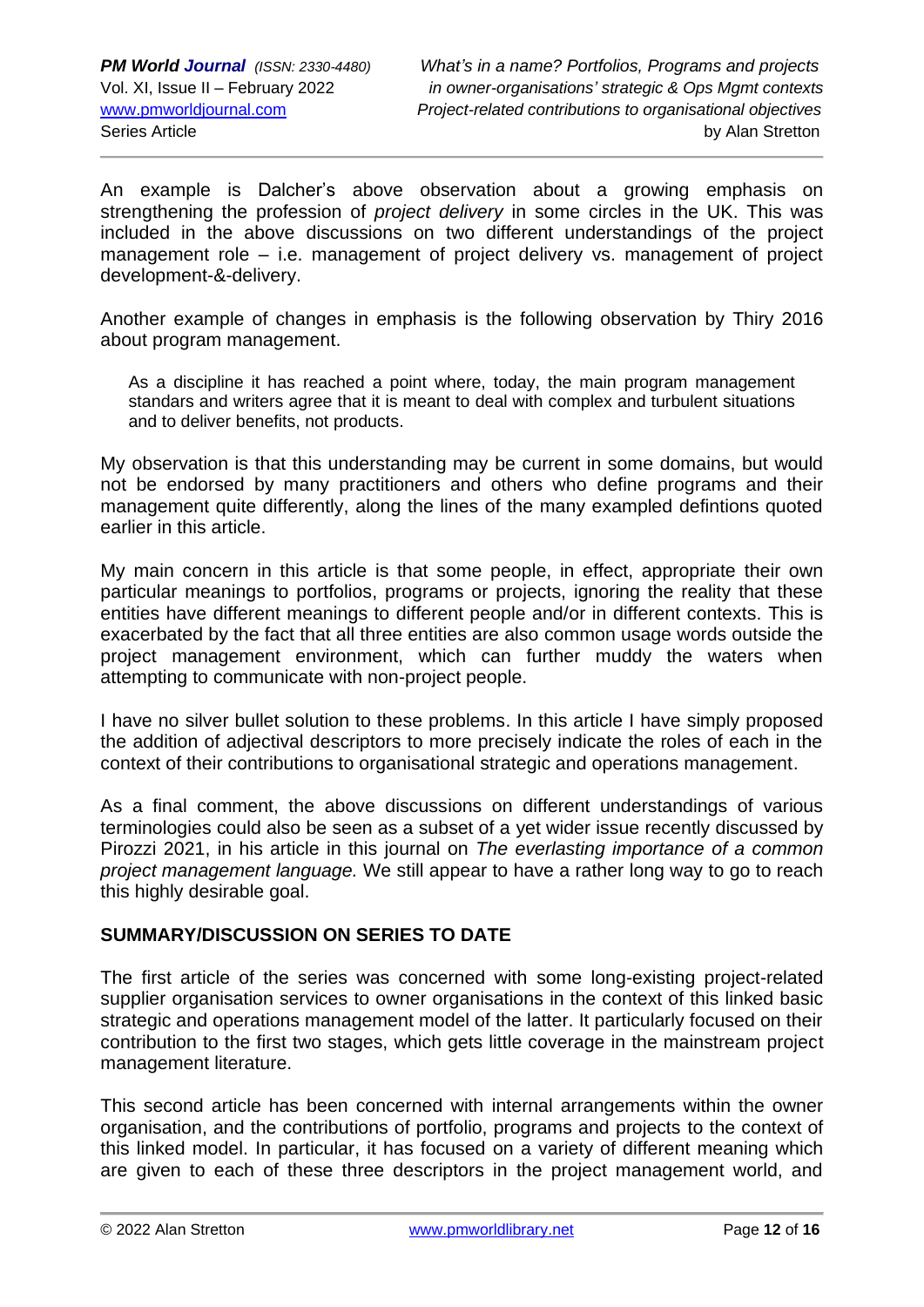discussed how they might be best described to adequately indicate how they contribute in the above context.

The common thread of these two articles has been the relevance of both the external and internal contributions discussed to various stages of a basic organisational strategic management model. We can combine the figures which illustrate thes two quite different types of contributions into the one figure, as shown in Figure 2-5.



*Figure 2-5: Combining external project-related service to internal owner organisation roles* 

I have slightly modified the external project-related services material from Figure 1-6 in the first article to match the format of the lower section in Figure 2-4 – but the above is essentially the same as the original. In short, the above combined figure essentially summarises the headings of the main topics discussed in these first two articles.

Finally, it is noted that these contributions only go up to the end of Stage 4 (with a slight overlap into Stage 5 to suggest handover of outputs, or equivalent). The third and final article of this series will be looking in some detail at Stage 5, and at project management involvement (or lack thereof) in helping users convert project outputs to organisational outcomes and benefits.

## **REFERENCES**

APM (Association for Project Management) (2006). APM Body of Knowledge. 5<sup>th</sup> Edition. High Wycombe, UK; Association for Project Management.

ARCHIBALD, Russell D. (2004). Project management state of the art – 2004: Part1: Project management within organisations. Retrieved Oct 2005 from [www.maxwideman.com/papers/index.htm](http://www.maxwideman.com/papers/index.htm)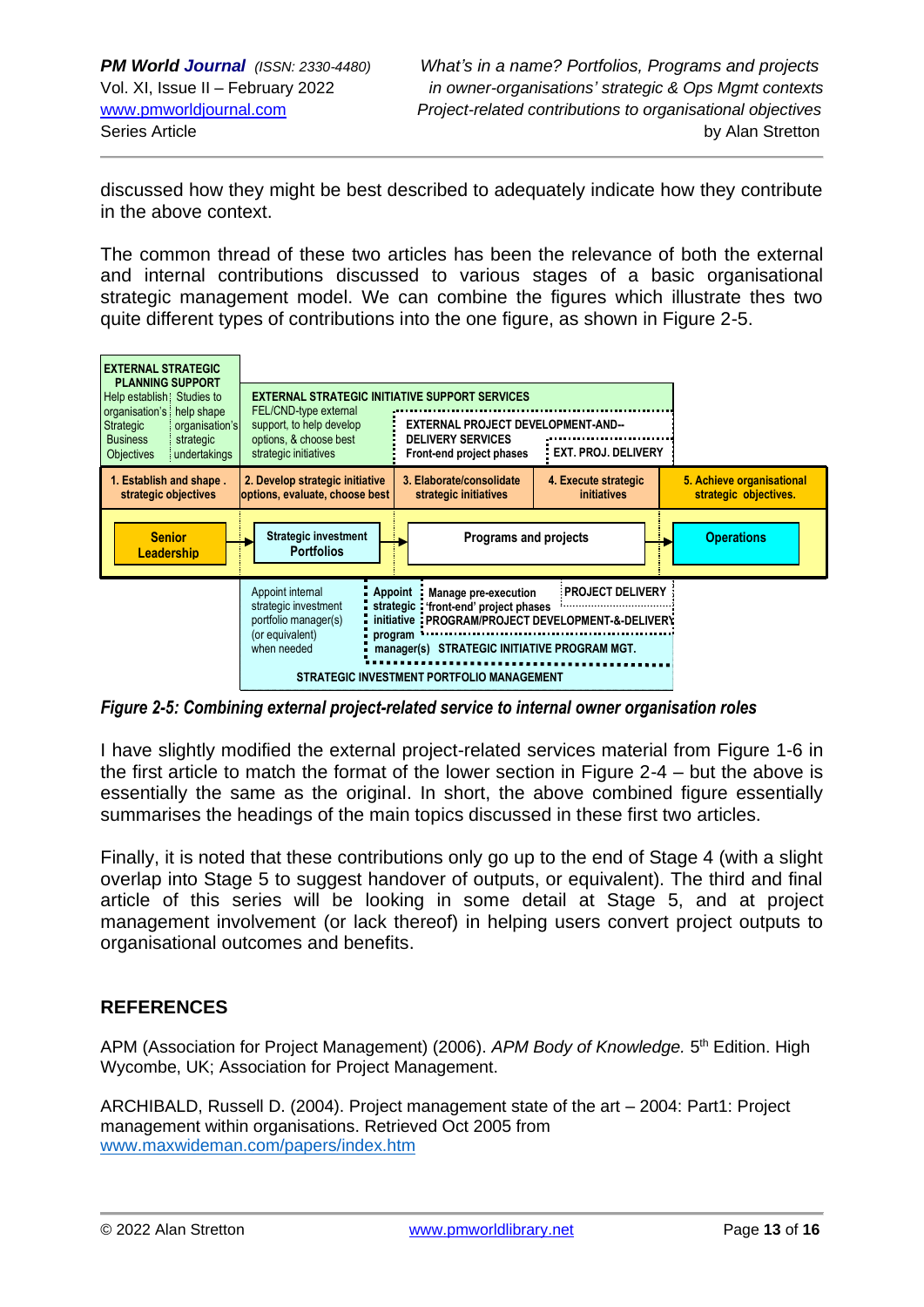ARITUA Bernard, Nigel J SMITH & Denise BOWER (2008). Construction client multi-projects – A complex adaptive systems perspective. *International Journal of Project Management,*  doi:10.1016/j.ijproman.2008.02.005

BUTTRICK, Robert (2021). Portfolios, programmes and projects in context. *PM World Journal,*  Vol. X, Issue XI, November. [https://pmworldlibrary.net/wp-content/uploads/2021/11/pmwj111-](https://pmworldlibrary.net/wp-content/uploads/2021/11/pmwj111-Nov2021-Buttrick-projects-programmes-portfolios-in-context.pdf) [Nov2021-Buttrick-projects-programmes-portfolios-in-context.pdf](https://pmworldlibrary.net/wp-content/uploads/2021/11/pmwj111-Nov2021-Buttrick-projects-programmes-portfolios-in-context.pdf)

DALCHER, Darren (2021). The power and peril of common standards: Knowledge and standards in project-work. Advances in project management series. *PM World Journal,* Vol X, Issue XI, November. [https://pmworldlibrary.net/wp-content/uploads/2021/11/pmwj111-](https://pmworldlibrary.net/wp-content/uploads/2021/11/pmwj111-Nov2021-Dalcher-the-power-and-peril-of-common-standards.pdf) [Nov2021-Dalcher-the-power-and-peril-of-common-standards.pdf](https://pmworldlibrary.net/wp-content/uploads/2021/11/pmwj111-Nov2021-Dalcher-the-power-and-peril-of-common-standards.pdf)

DALCHER, Darren (2020). Thinking in portfolios. *PM World Journal,* Vol IX, Issue XII, December. [https://pmworldlibrary.net/wp-content/uploads/2020/12/pmwj100-Dec2020-Dalcher](https://pmworldlibrary.net/wp-content/uploads/2020/12/pmwj100-Dec2020-Dalcher-thinking-in-portfolios.pdf)[thinking-in-portfolios.pdf](https://pmworldlibrary.net/wp-content/uploads/2020/12/pmwj100-Dec2020-Dalcher-thinking-in-portfolios.pdf)

DALCHER, Darren (2016). Asking strategic questions: Reflections on the temporal bounds of projects and programmes. *PM World Journal,* Vol V, Issue III, March. [https://pmworldlibrary.net/wp-content/uploads/2016/03/pmwj44-Mar2016-Dalcher-asking](https://pmworldlibrary.net/wp-content/uploads/2016/03/pmwj44-Mar2016-Dalcher-asking-strategic-questions-advances-series-article.pdf)[strategic-questions-advances-series-article.pdf](https://pmworldlibrary.net/wp-content/uploads/2016/03/pmwj44-Mar2016-Dalcher-asking-strategic-questions-advances-series-article.pdf)

FRASER, Iain (2020). *Boosting organisational value through smarter portfolio management*. Organisational context, strategy, operations. *PM World Journal,* Vol. IX, Issue VIII, August. [https://pmworldlibrary.net/wp-content/uploads/2020/07/PMWJ96-Aug2020-Fraser-portfolio](https://pmworldlibrary.net/wp-content/uploads/2020/07/PMWJ96-Aug2020-Fraser-portfolio-management-2-organizational-context-strategy-operations.pdf)[management-2-organizational-context-strategy-operations.pdf](https://pmworldlibrary.net/wp-content/uploads/2020/07/PMWJ96-Aug2020-Fraser-portfolio-management-2-organizational-context-strategy-operations.pdf)

JAMIESON, Ashley & Peter W. G. MORRIS (2004). Moving from Corporate Strategy to Project Strategy. In *The Wiley Guide to Managing Projects, Eds Peter W G Morris & Jeffrey K Pinto,*  Hoboken, NJ; John Wiley & Sons. Chapter 8, pp 177-205.

MARTINSUO, Miia & Perttu DIETRICH (2002). Public Sector Requirements Towards Project Portfolio Management. *Proceeding of PMI Research Conference,* pp 361-370.

MORRIS, Peter W. G. (2013). *Reconstructing Project Management.* Chichester, West Sussex; Wiley-Blackwell

MORRIS, Peter W. G. & Jeffrey K. PINTO, Eds. (2004). *The Wiley Guide to Managing Projects,*  Hoboken, NJ; John Wiley & Sons

OGC (OFFICE OF GOVERNMENT COMMERCE) (2007). *Managing Successful Programmes.*  3<sup>rd</sup> Edition, London, The Stationary Office.

PIROZZI, Massimo (2021). The everlasting importance of a common project management language. *PM World Journal,* Vol X, Issue IX, September. [https://pmworldlibrary.net/wp](https://pmworldlibrary.net/wp-content/uploads/2021/09/pmwj109-Sep2021-Pirozzi-The-Everlasting-Importance-of-a-Common-Project-Management-Language.pdf)[content/uploads/2021/09/pmwj109-Sep2021-Pirozzi-The-Everlasting-Importance-of-a-](https://pmworldlibrary.net/wp-content/uploads/2021/09/pmwj109-Sep2021-Pirozzi-The-Everlasting-Importance-of-a-Common-Project-Management-Language.pdf)[Common-Project-Management-Language.pdf](https://pmworldlibrary.net/wp-content/uploads/2021/09/pmwj109-Sep2021-Pirozzi-The-Everlasting-Importance-of-a-Common-Project-Management-Language.pdf)

PMAJ (2008). *P2M - Project and Program Management for Enterprise Innovation: Guidebook.*  Tokyo, Japan; Project Management Association of Japan (PMAJ).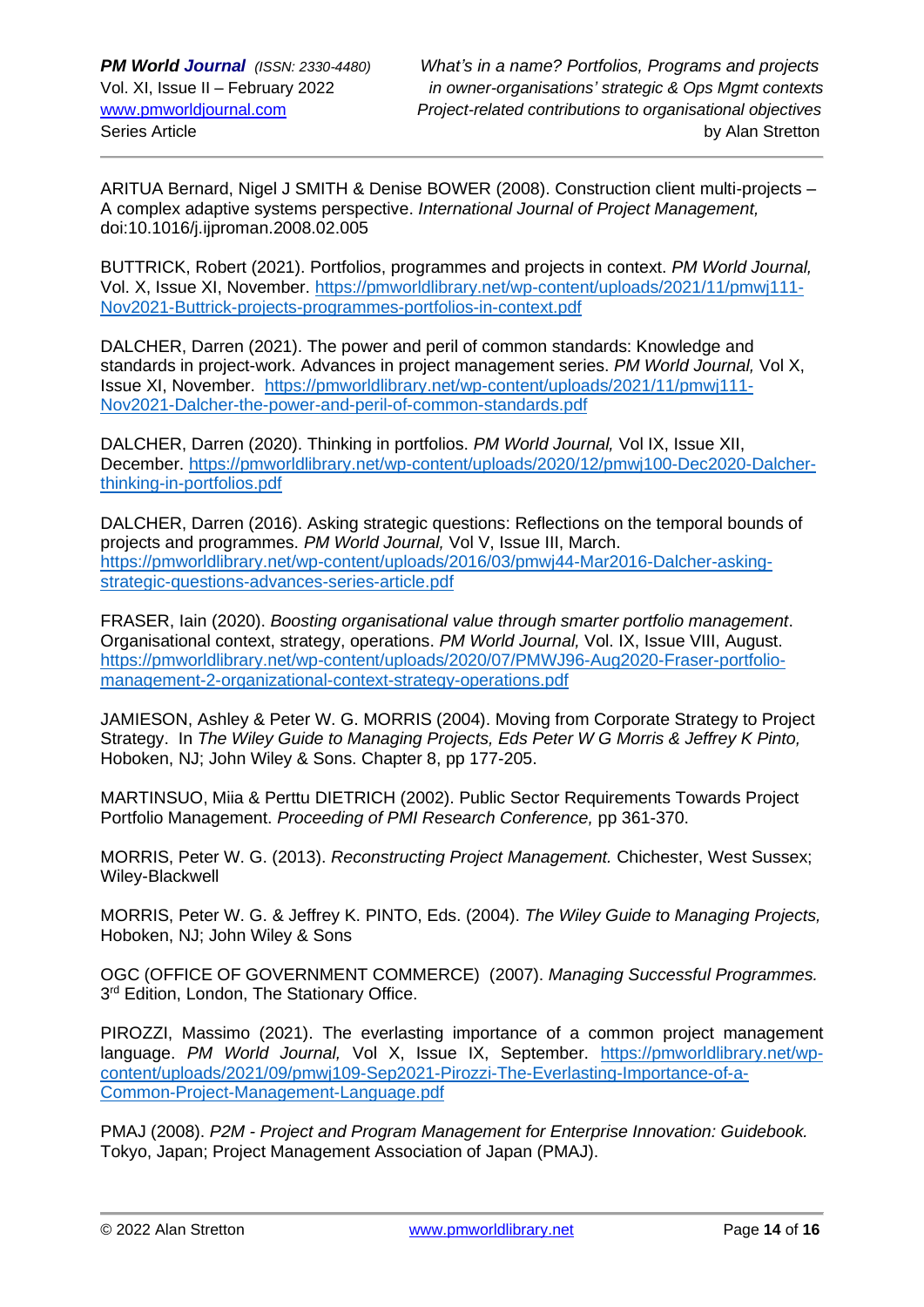PMI (PROJECT MANAGEMENT INSTITUTE) (2021). *The Standard for Project Management*  and A Guide to the Project Management Body of Knowledge. 7<sup>th</sup> Edition, Newtown Square, PA; Project Management Institute

PMI (PROJECT MANAGEMENT INSTITUTE) (2013c). *The Standard for Portfolio*  Management. 3<sup>rd</sup> Edition, Newtown Square, PA: Project Management Institute

STRETTON, Alan (2022a). Series on project-related contributions to organisational objectives. 1. Some existing project-related supplier-organisation services in owner-organisations' strategic and operations management contexts. *PM World Journal*, Vol XI, Issue I, January. [https://pmworldlibrary.net/wp-content/uploads/2022/01/pmwj113-Jan2022-Stretton-project](https://pmworldlibrary.net/wp-content/uploads/2022/01/pmwj113-Jan2022-Stretton-project-related-contributions-to-organizational-objectives-series-article1.pdf)[related-contributions-to-organizational-objectives-series-article1.pdf](https://pmworldlibrary.net/wp-content/uploads/2022/01/pmwj113-Jan2022-Stretton-project-related-contributions-to-organizational-objectives-series-article1.pdf)

STRETTON, Alan (2020j). Relating three prominent program-related benefits management/ realisation processes with a basic organisational strategic management sequence. *PM World Journal,* Vol IX, Issue IX, September. [https://pmworldlibrary.net/wp](https://pmworldlibrary.net/wp-content/uploads/2020/08/pmwj97-Sep2020-Stretton-Relating3-BRM-processes-with-organizational-strategic-management.pdf)[content/uploads/2020/08/pmwj97-Sep2020-Stretton-Relating3-BRM-processes-with](https://pmworldlibrary.net/wp-content/uploads/2020/08/pmwj97-Sep2020-Stretton-Relating3-BRM-processes-with-organizational-strategic-management.pdf)[organizational-strategic-management.pdf](https://pmworldlibrary.net/wp-content/uploads/2020/08/pmwj97-Sep2020-Stretton-Relating3-BRM-processes-with-organizational-strategic-management.pdf)

STRETTON, Alan (2020h). Expanding from conventional project management into broader types of services in an organisational strategic management context*. PM World Journal,* Vol IX, Issue VII, July. [https://pmworldlibrary.net/wp-content/uploads/2020/06/pmwj95-Jul2020-](https://pmworldlibrary.net/wp-content/uploads/2020/06/pmwj95-Jul2020-Stretton-Expanding-from-conventional-project-management.pdf) [Stretton-Expanding-from-conventional-project-management.pdf](https://pmworldlibrary.net/wp-content/uploads/2020/06/pmwj95-Jul2020-Stretton-Expanding-from-conventional-project-management.pdf)

STRETTON, Alan (2020f). Further notes on project/program involvement in helping choose the "right" project(s). *PM World Journal,* Vol IX, Issue VI, June. [https://pmworldlibrary.net/wp](https://pmworldlibrary.net/wp-content/uploads/2020/05/pmwj94-Jun2020-Stretton-further-notes-ppm-involvement-in-choosing-right-projects.pdf)[content/uploads/2020/05/pmwj94-Jun2020-Stretton-further-notes-ppm-involvement-in](https://pmworldlibrary.net/wp-content/uploads/2020/05/pmwj94-Jun2020-Stretton-further-notes-ppm-involvement-in-choosing-right-projects.pdf)[choosing-right-projects.pdf](https://pmworldlibrary.net/wp-content/uploads/2020/05/pmwj94-Jun2020-Stretton-further-notes-ppm-involvement-in-choosing-right-projects.pdf)

STRETTON, Alan (2020d). Increasing project management involvement in the initial choice of projects. *PM World Journal,* Vol IX, Issue IV, April. [https://pmworldlibrary.net/wp](https://pmworldlibrary.net/wp-content/uploads/2020/03/pmwj92-Apr2020-Stretton-Increasing-PM-involvement-in-choosing-projects.pdf)[content/uploads/2020/03/pmwj92-Apr2020-Stretton-Increasing-PM-involvement-in-choosing](https://pmworldlibrary.net/wp-content/uploads/2020/03/pmwj92-Apr2020-Stretton-Increasing-PM-involvement-in-choosing-projects.pdf)[projects.pdf](https://pmworldlibrary.net/wp-content/uploads/2020/03/pmwj92-Apr2020-Stretton-Increasing-PM-involvement-in-choosing-projects.pdf)

STRETTON Alan (2016g). Some consequences of having two co-existing paradigms of project management. *PM World Journal*, Vol V, Issue VI, June. [https://pmworldlibrary.net/wp](https://pmworldlibrary.net/wp-content/uploads/2016/06/pmwj47-Jun2016-Stretton-consequences-of-two-paradigms-of-project-management-featured-paper.pdf)[content/uploads/2016/06/pmwj47-Jun2016-Stretton-consequences-of-two-paradigms-of](https://pmworldlibrary.net/wp-content/uploads/2016/06/pmwj47-Jun2016-Stretton-consequences-of-two-paradigms-of-project-management-featured-paper.pdf)[project-management-featured-paper.pdf](https://pmworldlibrary.net/wp-content/uploads/2016/06/pmwj47-Jun2016-Stretton-consequences-of-two-paradigms-of-project-management-featured-paper.pdf)

STRETTON Alan (2012c). Program management: Types of relationships between component projects. *PM World Today*, Vol XIV, Issue II, February.

THIRY, Michel (2016). New developments in program management. *PM World Journal*, Vol V, Issue III, March. [https://pmworldlibrary.net/wp-content/uploads/2016/03/pmwj44-Mar2016-Thiry](https://pmworldlibrary.net/wp-content/uploads/2016/03/pmwj44-Mar2016-Thiry-new-advances-in-program-management-series-article.pdf)[new-advances-in-program-management-series-article.pdf](https://pmworldlibrary.net/wp-content/uploads/2016/03/pmwj44-Mar2016-Thiry-new-advances-in-program-management-series-article.pdf)

THIRY, Michel (2004) Program Management: A Strategic Decision Management Process. In *The Wiley Guide to Managing Projects, Eds Peter W G Morris & Jeffrey K Pinto, Hoboken, NJ; John* Wiley & Sons. Chapter 12, pp 257-287.